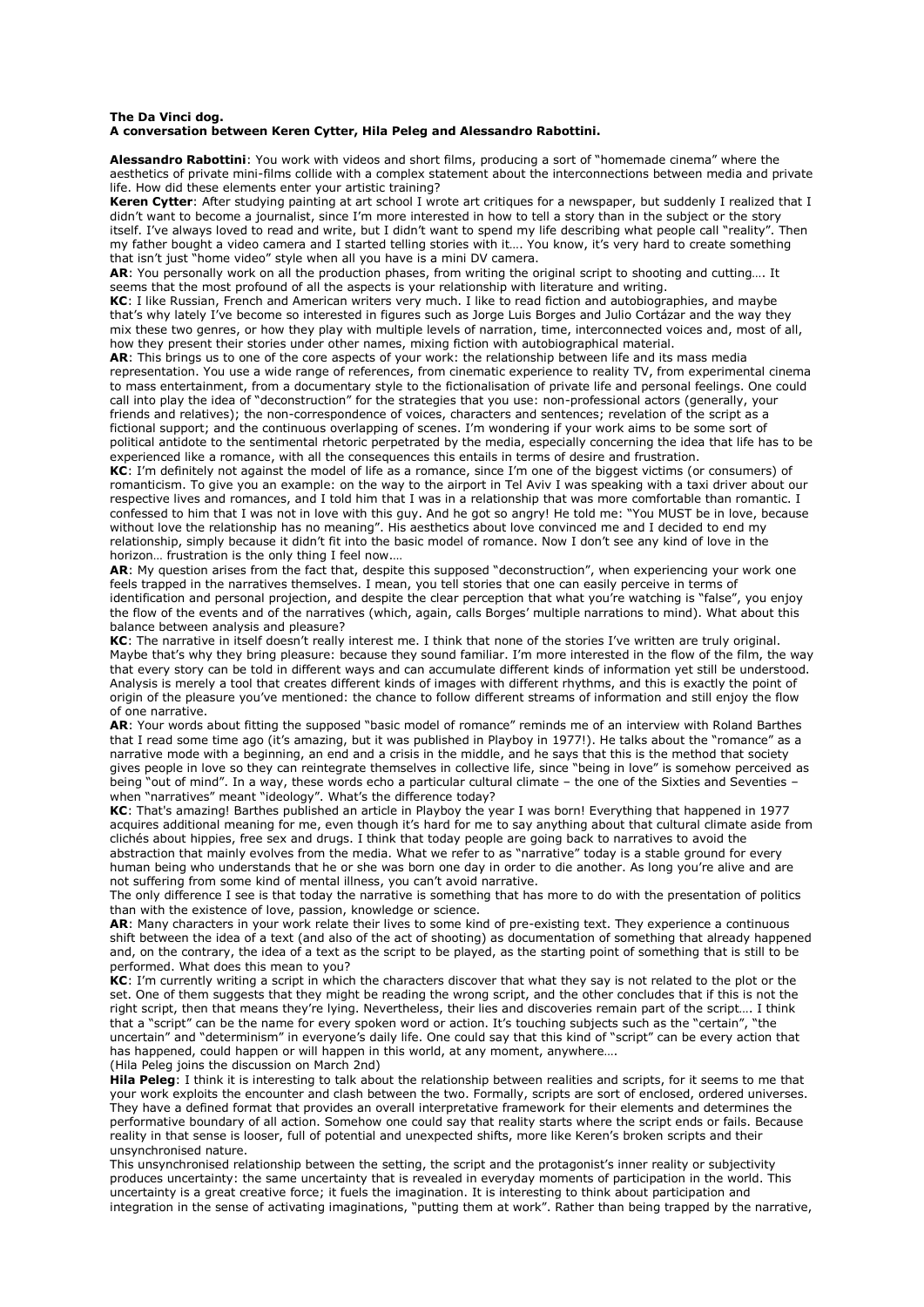I feel that what we look at in your work is the creative process itself, the creation of possible subjectivities and social realities.

**KC**: Last night I was thinking about a guy I know, trying to figure out why I find him so boring even though he's such a great guy. And in the end I had to admit that he's boring because he always says what he thinks. If he has something serious to say, he says it with a serious tone; if it's a joke, he smiles before he telling it. In his words, form and content coincide perfectly, and morality and expressions are perfectly synchronised, in the sense that he would never say something morally wrong since he would never accept ideas that are considered bad…. And, obviously, this certainty kills the imagination, creativity and other such rare beauties.

**HP**: Yes, but it's also about changing something solid into something liquid, creating a different kind of access to the abstractions of the mass media – for example, these clichés and normative notions of social life that we identified before as the "script". Your films, like abstract formulas, generate a multitude of meanings and possible readings, based on an abstract, indexical order composed of motifs, gestures, textures and other categories. There is this amazing tension between the chaos you produce within the film, on the one hand, and the overall order and logic on the other.

**KC**: I think that the concrete must (or should) be placed in an abstract structure, and that the abstract which is not build on logic and facts is not abstract but simply non-sense.

As to the way the videos work, I think it is similar to the way I handle political arguments. Usually there is one line on which my argument is constructed – for the most part, it's an emotional reaction – and then I try as much as I can to show that I'm wrong. In doing so, I try to make the argument more interesting, more controversial. If absolute truths do not exist, then it's all a matter of how much you're aware of the logical "mistakes" you make....

Just to create a parallel with my work, when I'm thinking of a video sometimes I start to think about a certain emotion I experience. Then the feeling is so clear and bold that I feel it's pathetic, so I break this feeling by adding instruments that are considered "flat reality". Now the feeling is not as clear anymore, but the concrete layer gives the viewer a logical reason for this feeling that existed. To convey some moment of the feeling (that got lost) I use repetitions to show how these two elements functions with or without each other at the same time…. Of course, I'm just analysing the process right now. I don't actually think that way when I'm writing.

Another way to rouse the viewer is by adding controversies that are related but don't follow the narrative precisely, by adding my words or thoughts to the characters, so it seems for a moment that they can exist outside the story. **AR**: What both of you are saying is interesting, since you're speaking a moral idiom. It implies that Keren's work – though it is based on a very strong awareness of cinema and TV-like languages (formally and structurally speaking) – has a core that deals with pivotal moral issues, such as the relationship between one's personal beliefs and values, reality and the space for interaction. This shows that the attitude of contemporary artists towards the media landscape has changed: from the Pop Art sabotage of the figures and icons of the mass culture, to the aesthetic camouflage effected by postmodern appropriative practices, we're now facing new problems, since our relationship to the media and how they shape reality is now a matter of intimacy. The media are entering the realm of feelings and people are trying to use interactive technologies to create personal narratives. But, as we all know, this is very problematic. We no longer share the enthusiasm of the early Nineties towards the potential use of participative technologies to penetrate the very core of democracy. What do you think about the new paths that artists can show in this contemporary landscape?

**CK**: I don't think that the media's intervention in private life is a problem. Generally speaking, what we call "the media" is a new language that is just starting to develop. It must happen and people are learning how to use this language. The more they learn, the more the technology will develop. People are starting to represent themselves and use media as naturally as they use their mouths. The media are just tools of expression. They are new and very effective tools, just as realistic painting was many centuries ago. Leonardo da Vinci once wrote that painting is better than poetry because it's so realistic, and that even his dog responded to his painted images, which is something that would never have happened with poetry. I think that the same thing is happening with the media today.

**HP**: For me, the mass media – such as newspapers, cinema, television and advertising – have always penetrated the private sphere ever since they were first implemented. What indeed changes is the relationship between private fantasy and public reality. I can see how Keren's work follows a long and consistent artistic tradition of interrupting and appropriating means of mass communication. These practices deal with the condition of the "mass subject", deploying excessive mass communication tactics in order to expose mechanisms of representation, perception and effect. What is so unique about your work is that it is not about media. The films and, inside them, your characters really become mediums. They seek this state of being taken over, of becoming fluid and losing themselves.

Alessandro, in relation to interactive technologies it is important not to forget that in certain cultural landscapes (I am thinking of the importance of the Internet for the political discourses in and outside of Iraq or China, for example), participative technologies are still becoming an ever-more crucial tool that enables democratic processes, regardless of the enthusiasm of the market.

**AR**: Another question I would like to pose is about two main strategies that Keren uses in her work: irony and sentimentalism, which are also two of the main strategies currently used in today's advertising industry to convince the customers, since they are now perceived as more "intelligent" (i.e.: the more advanced advertising strategies are selfreflecting and, sometimes, self-ironic or at least metalinguistic when they don't try to create "dreams" but instead flirt with the audience as if they were aware of the game).

**HP**: There are other less sophisticated but still highly effective motifs that are used in advertisers' branding strategies and they also pertain to Keren's aesthetic language, such as mystery, sensuality and intimacy.

**CK**: Languages are changing very fast and the viewer is now starting to understand the concept of advertisement. If advertising wants to be taken seriously and have some effect on the viewer, its language must develop. Getting back to my work, I use a certain emotion and then add different layers to it, because I know that the viewer is already able to read and understand simple messages like this. Therefore, if I want to keep the viewer interested in my words, I must develop the way I talk. And here is a line all of you have heard before: "Human nature doesn't change, only its means of expression does". It's pathetic to say things are so simple, but it's true. And with all due respect for Da Vinci's dog, painting, cinema, literature, television and so on are aimed solely at influencing humans.

**HP**: It reminds me of what Robert Bresson said: "To create does not mean to twist, deform or invent people and things, but to create new relationships between people and things that already exist, the way they are."

**AR**: You're presenting two new works at GAMeC: *Atmosphere* and *Dreamtalk*. They form a loop even though they don't show any clear interrelationship. Can you tell me more about the "inner" relationship they have with each other? **KC**: The two videos are part of a video triptych, but in the installation at GAMeC the last one (which was the second one in the original order) will be missing. I wanted to write three videos that were completely different from each other in colours, content and style, while relating to one another through the underlying story. The videos should be